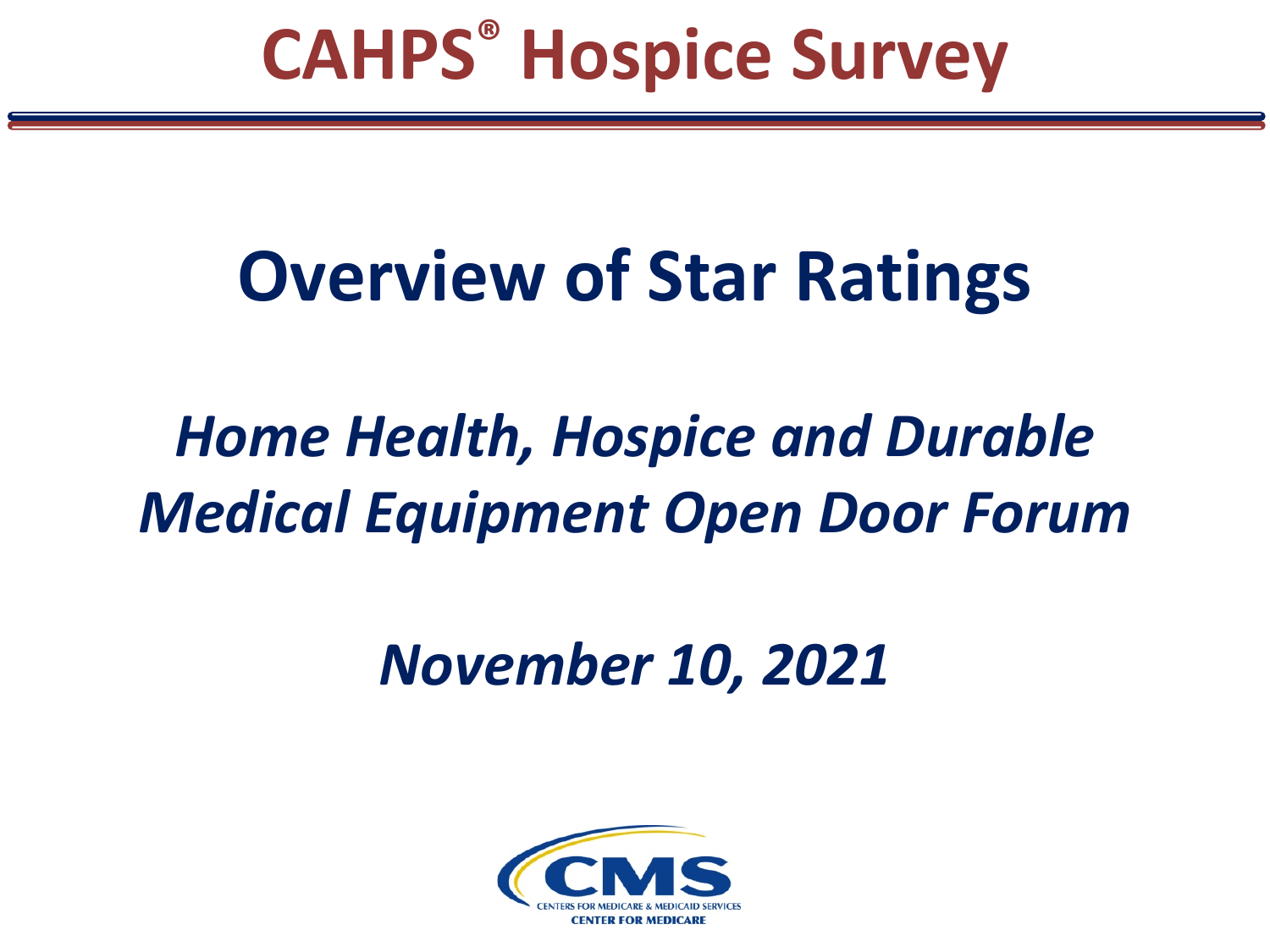#### **CAHPS® Hospice Survey Star Ratings Will be Introduced in FY 2022**

- In the FY 2022 Hospice Final Rule, CMS finalized public reporting of CAHPS Hospice Survey Star Ratings to occur no sooner than FY 2022
	- "Dry run" in November 2021 and March 2022 Provider Preview Reports
	- Public reporting on Care Compare beginning in August 2022

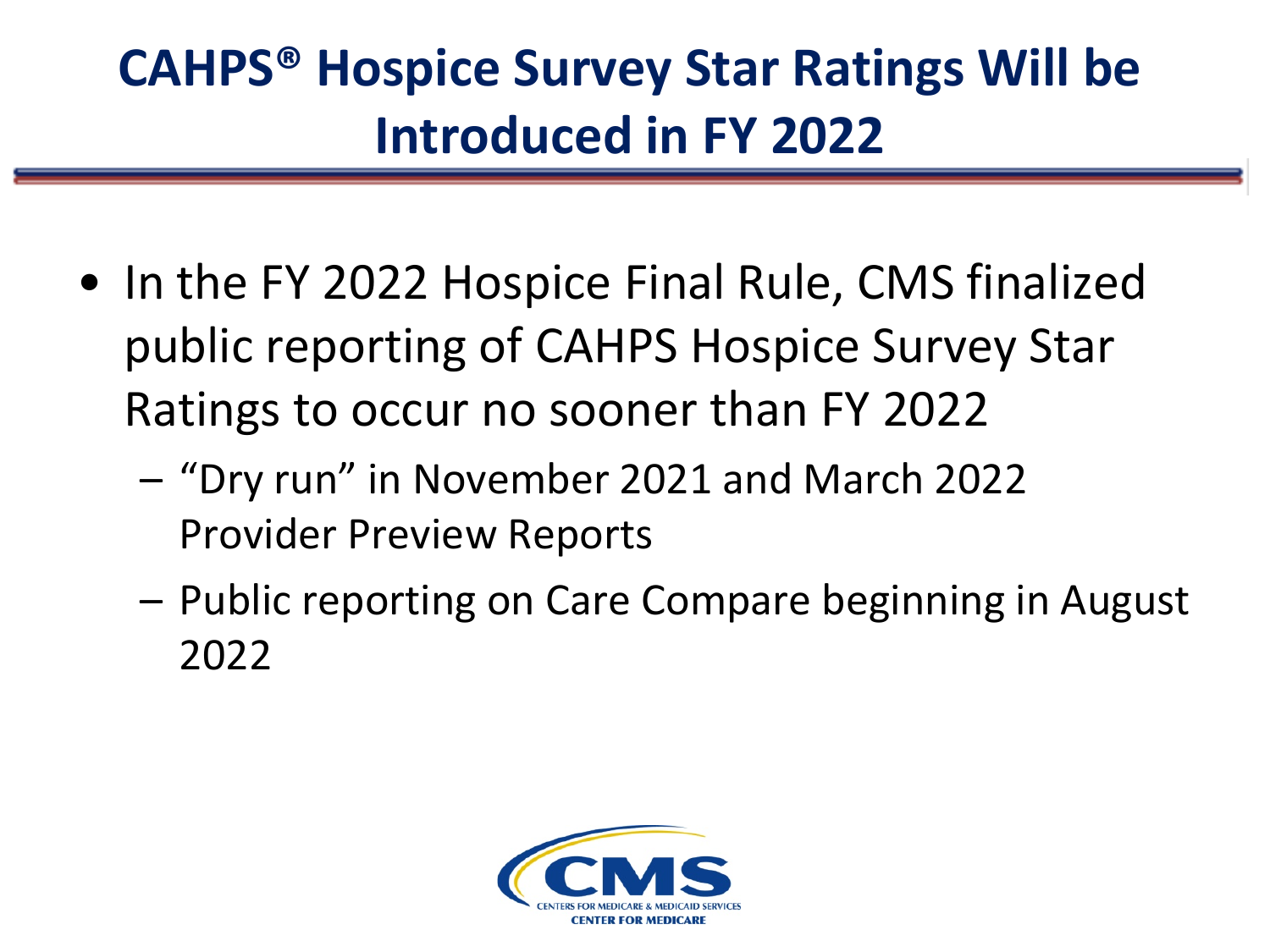- Provide consumers with an easy-to-understand method for summarizing CAHPS scores
- Make comparisons between hospices more straightforward

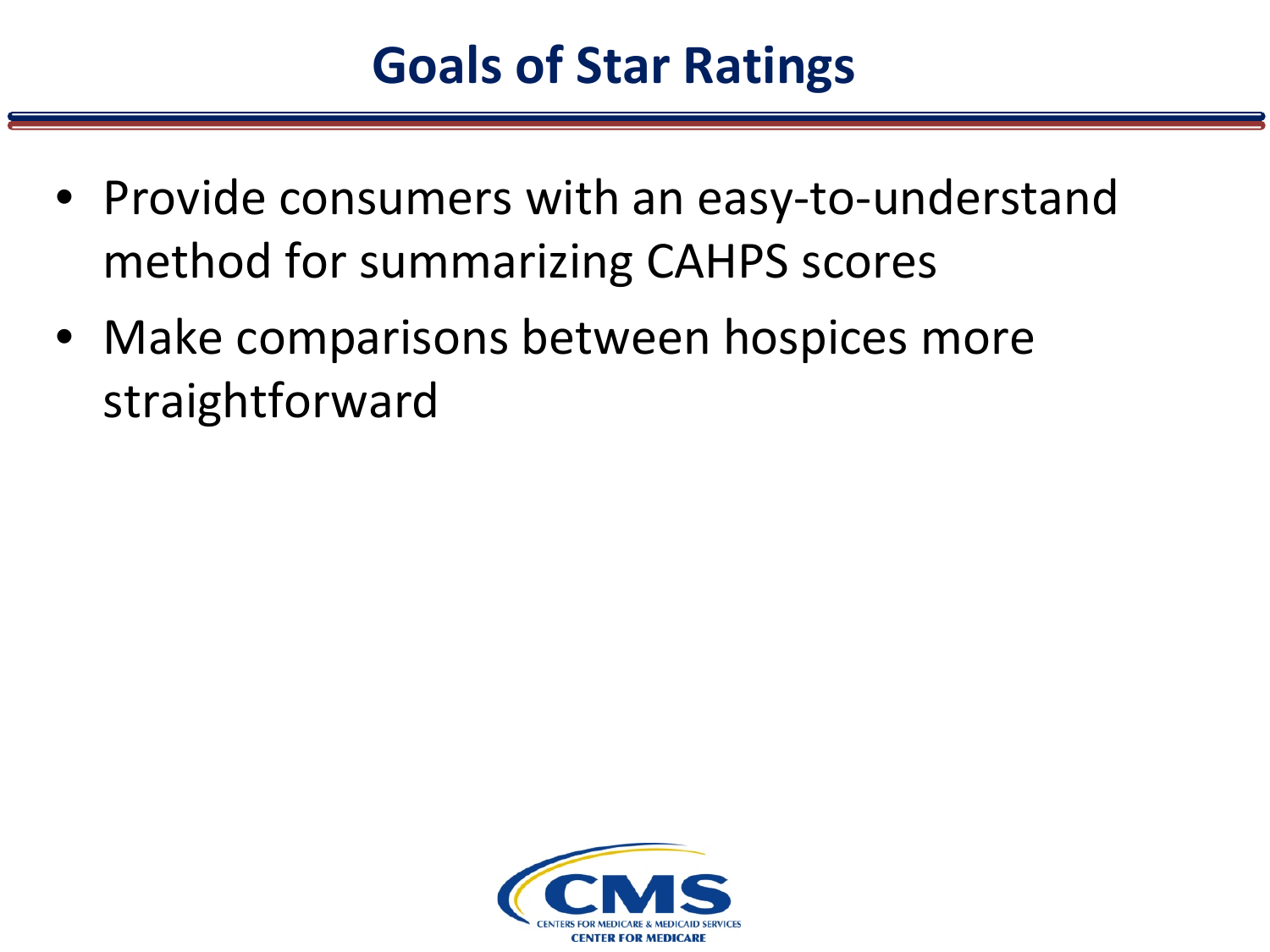#### **Star Ratings Are Calculated Using Adjusted Top-Box Measure Scores**

- In keeping with the CAHPS Hospice Survey measure scores currently reported on Care Compare, Star Ratings are calculated using:
	- **Top-box scores**, which reflect the proportion of respondents who gave the most positive response(s)
	- **Adjustments for case mix and mode** of survey administration

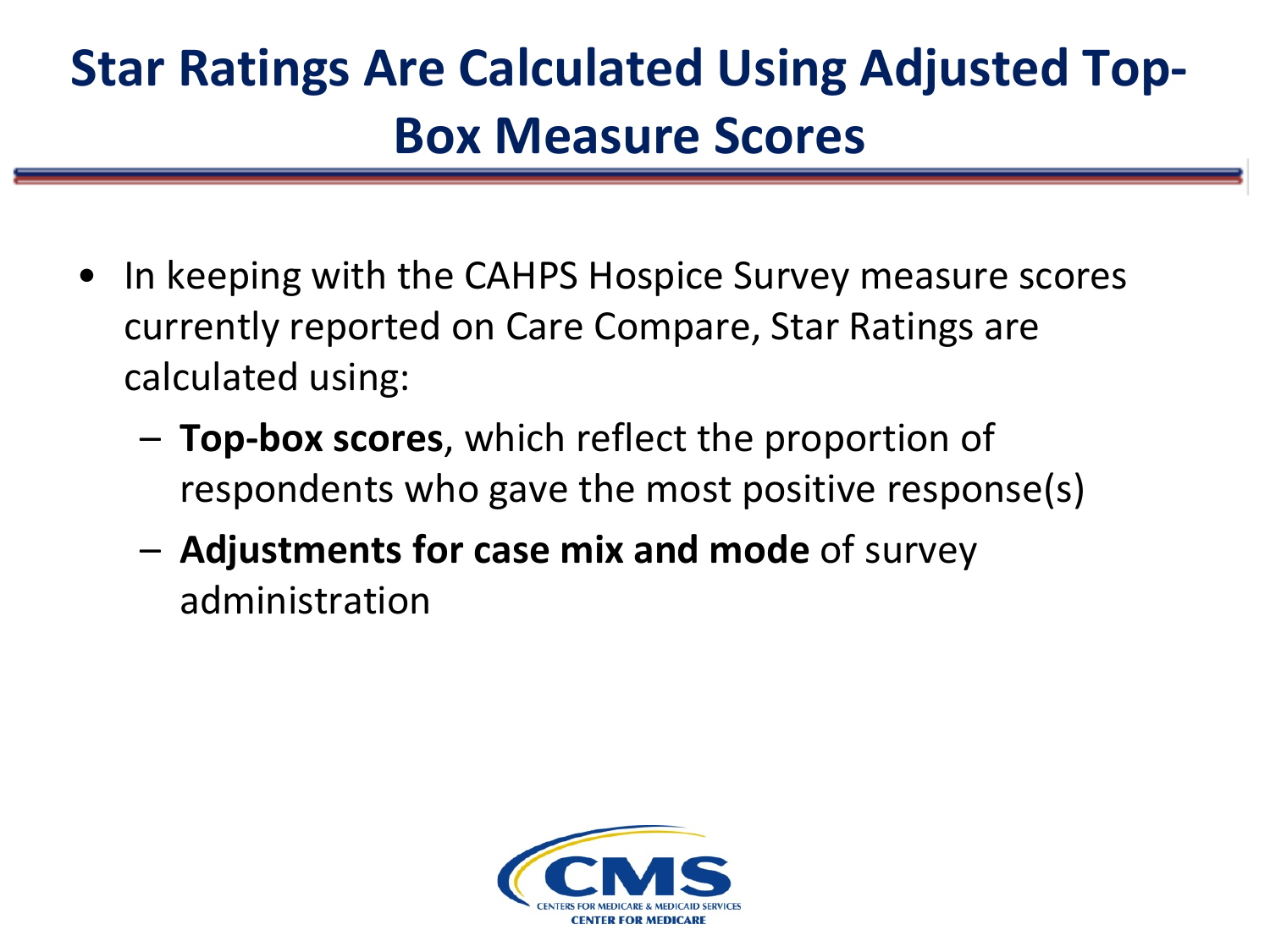**Adjustments Account for Effects of Survey Mode and Decedent/Caregiver Characteristics on How Caregivers Respond to the Survey**

- Mode adjustments are derived from a 2015 mode experiment
- Case-mix adjuster variables are:
	- ‒ Decedent and respondent age
	- Payer for hospice care
	- ‒ Primary diagnosis
	- ‒ Length of final episode of hospice care
	- ‒ Respondent education
	- ‒ Relationship of caregiver to decedent
	- **Language**
	- ‒ Response percentile (calculated by ranking lag time)

Note: Case-mix adjustment coefficients are updated quarterly on the CAHPS Hospice Survey Web site at: <https://hospicecahpssurvey.org/en/public-reporting/scoring-and-analysis/>.

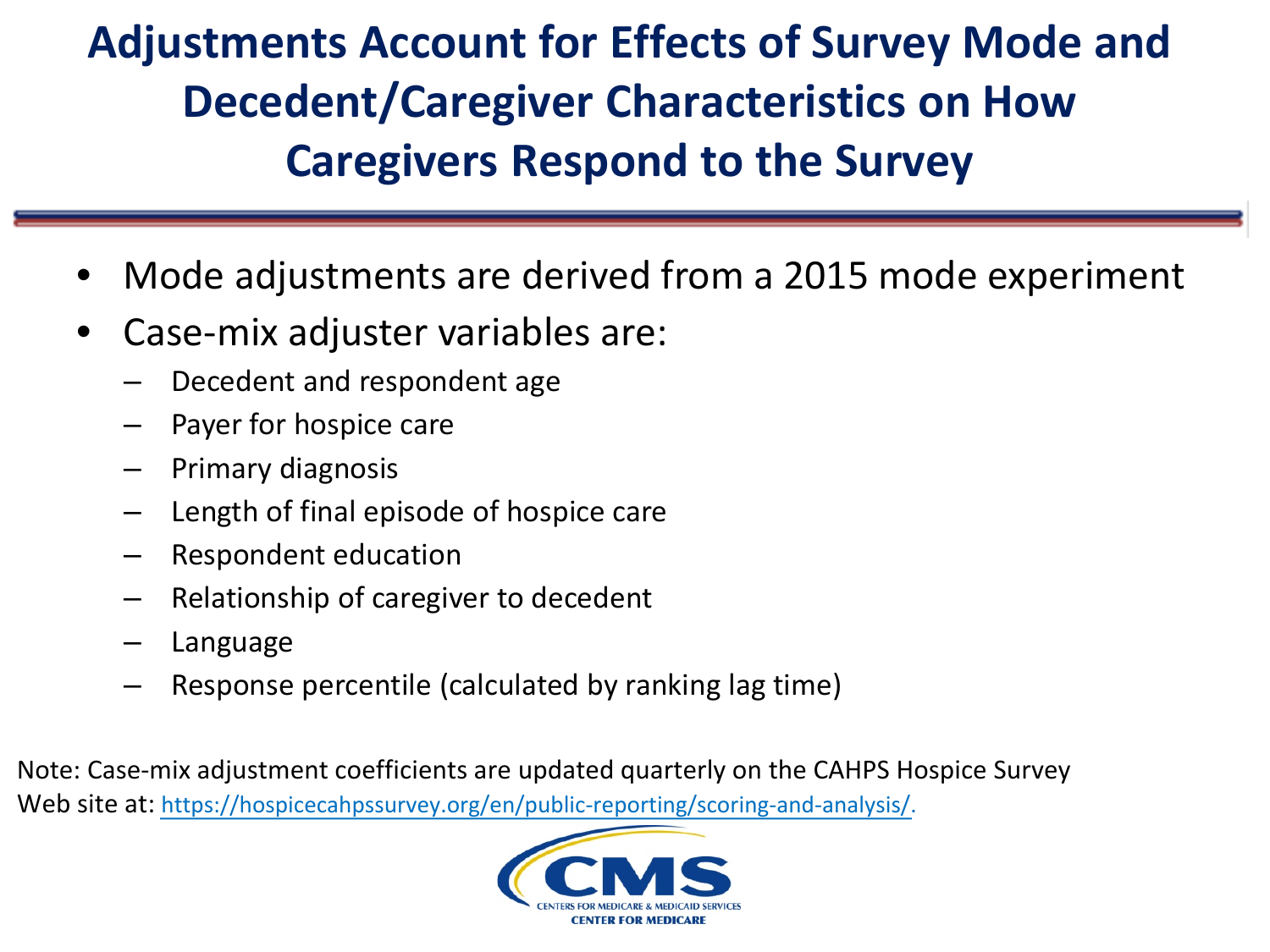#### **Star Ratings Range from One Star (Worst) to Five Stars (Best)**

- Cut-points between stars are constructed using statistical clustering procedures that:
	- ‒ Minimize score differences within a star category
	- ‒ Maximize differences across star categories

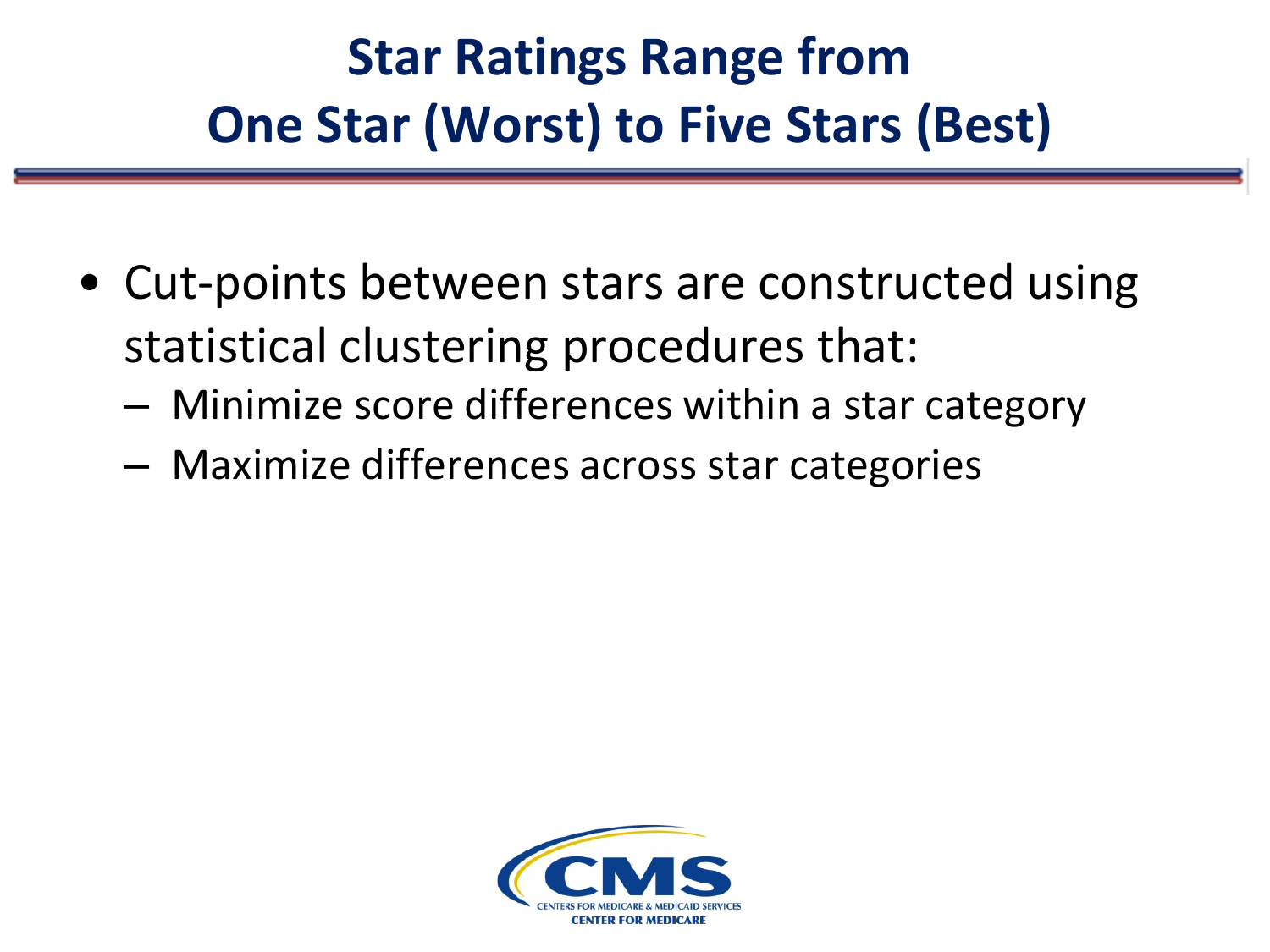#### **A Two-Stage Approach Is Used to Calculate Cut Points**

- **Stage 1:** Determine initial cut-points by calculating the clustering algorithm among hospices with 30 or more completed surveys over two quarters
- **Stage 2:** 
	- Compare mean measure scores for hospices used in Stage 1 to scores for all hospices with publicly reportable measure scores
	- Adjust initial cut points to reflect the difference

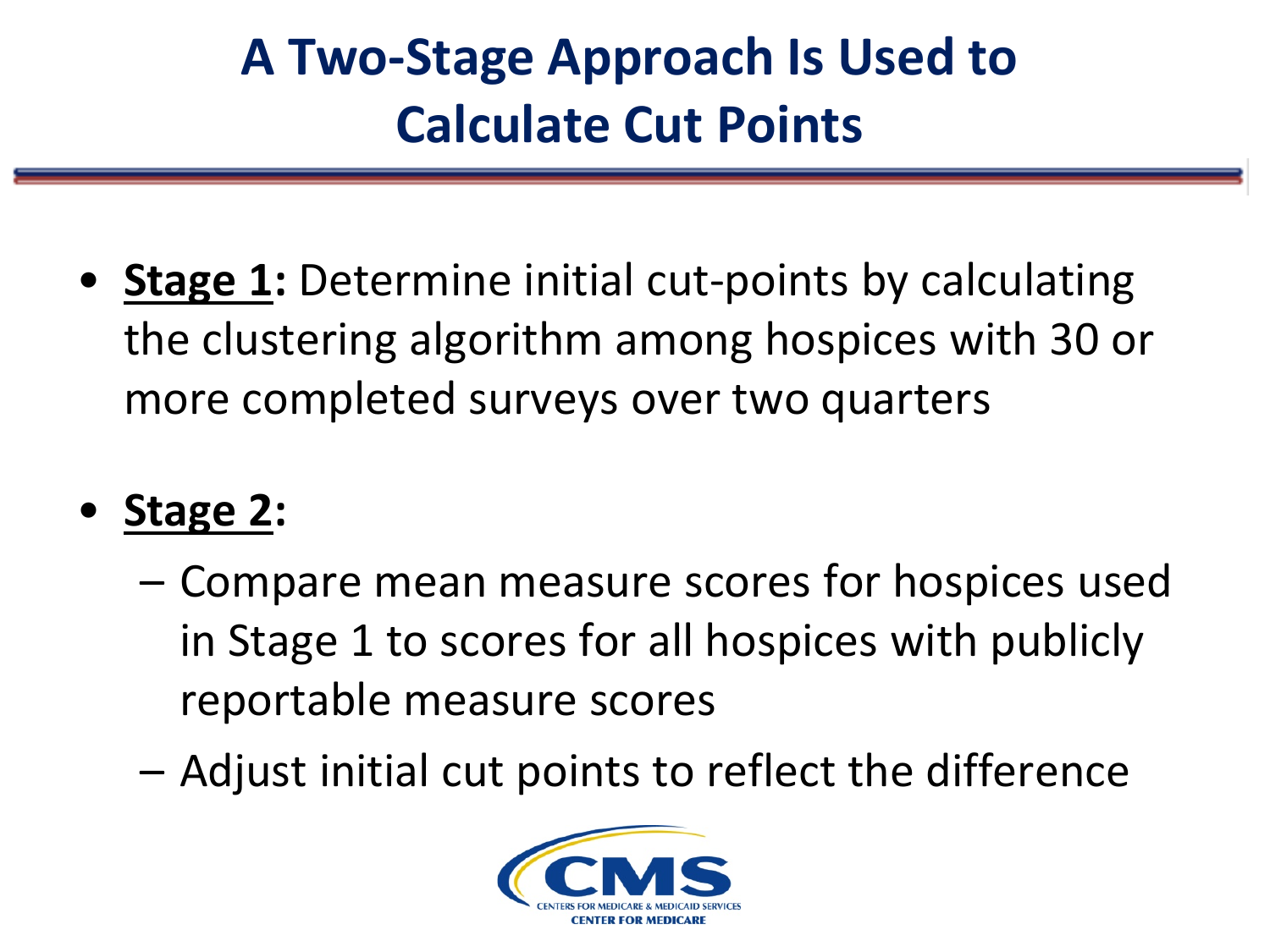#### **An Overall Summary Star Rating Is Calculated for Each Hospice**

- Summary star is referred to as the "Family Caregiver Survey Rating"
- To calculate the summary CAHPS Hospice Survey star for each hospice, Star Ratings for each of the eight measures are averaged
	- $\blacksquare$  Weight of  $\frac{1}{2}$  for the two global rating measures, Rating of the Hospice and Willingness to Recommend the Hospice
	- ‒ Weight of 1 for each of the other measures
- Normal rounding rules are applied
	- No half-stars are assigned

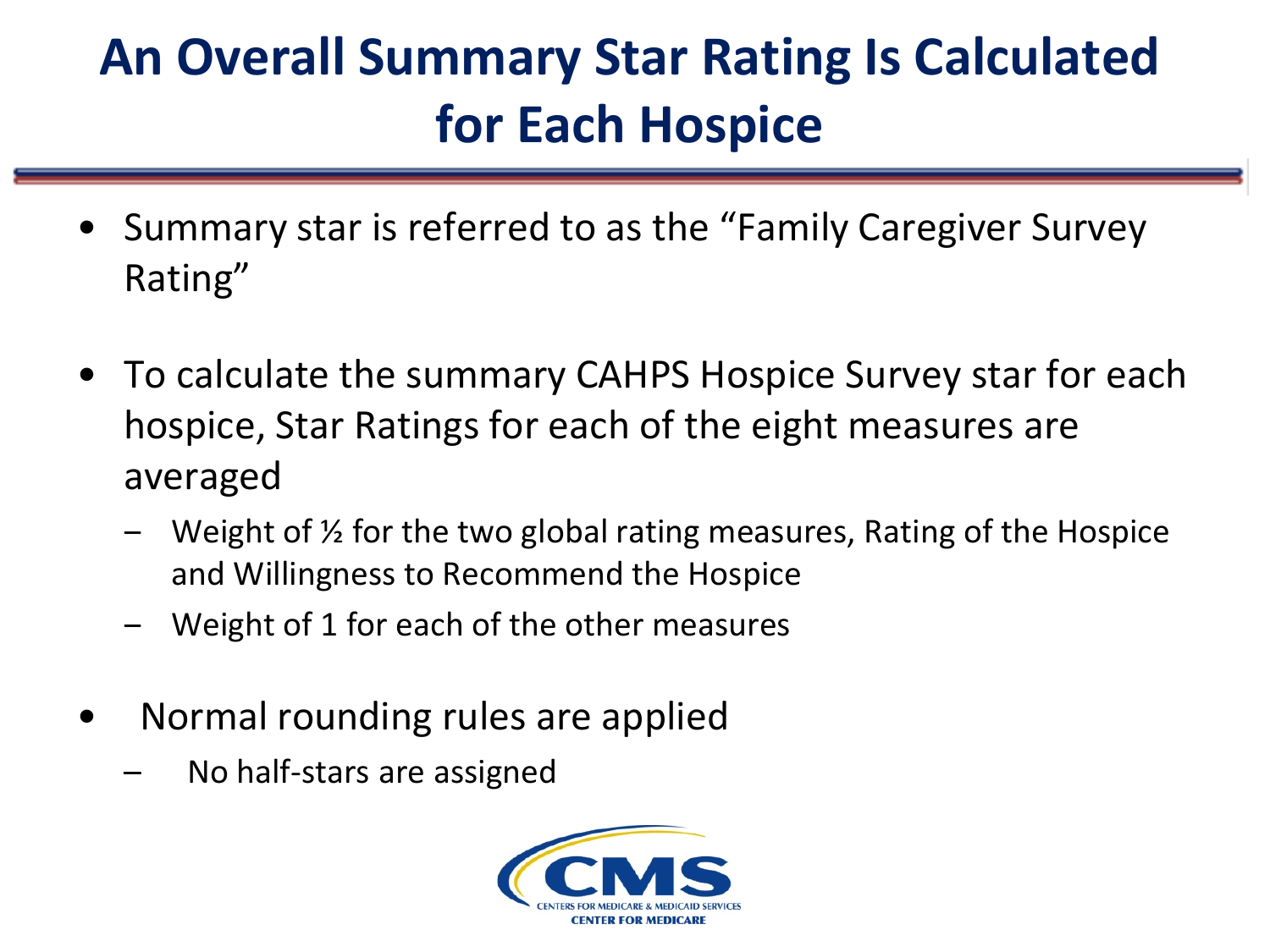#### **Dry Run of Star Ratings Will Begin with November 2021 Provider Preview Reports**

#### *CAHPS Hospice Survey Star Ratings*

| <b>Reporting Period:</b>                         | Number of Quarters of Data Included: Number of Completed Surveys Included: |
|--------------------------------------------------|----------------------------------------------------------------------------|
| mm/dd/yyyy – mm/dd/yyyy; mm/dd/yyyy – mm/dd/yyyy | 862                                                                        |

*The following table displays a preview of CAHPS Hospice Survey Star Ratings for your hospice based on the Star Rating reporting period above. Note that this reporting period may be different than the reporting period for the quality measure scores presented on page 1 of this report. Please review. If you have questions or concerns about your CAHPS Hospice Survey Star Ratings, please email our technical assistance team at hospicecahpssurvey@hsag.com.* 

|                                                                     | Your Hospice's |
|---------------------------------------------------------------------|----------------|
| <b>Family Caregiver Survey Rating</b>                               | 4              |
| <b>Star rating for each CAHPS Hospice Survey quality</b><br>measure |                |
| Communication with family                                           | $\overline{4}$ |
| Getting timely help                                                 | 3              |
| Treating patient with respect                                       | 4              |
| Emotional and spiritual support                                     | 5              |
| Help for pain and symptoms                                          | 5              |
| Training family to care for patient                                 | 4              |
| Rating of this hospice                                              | 3              |
| Willing to recommend this hospice                                   | 4              |

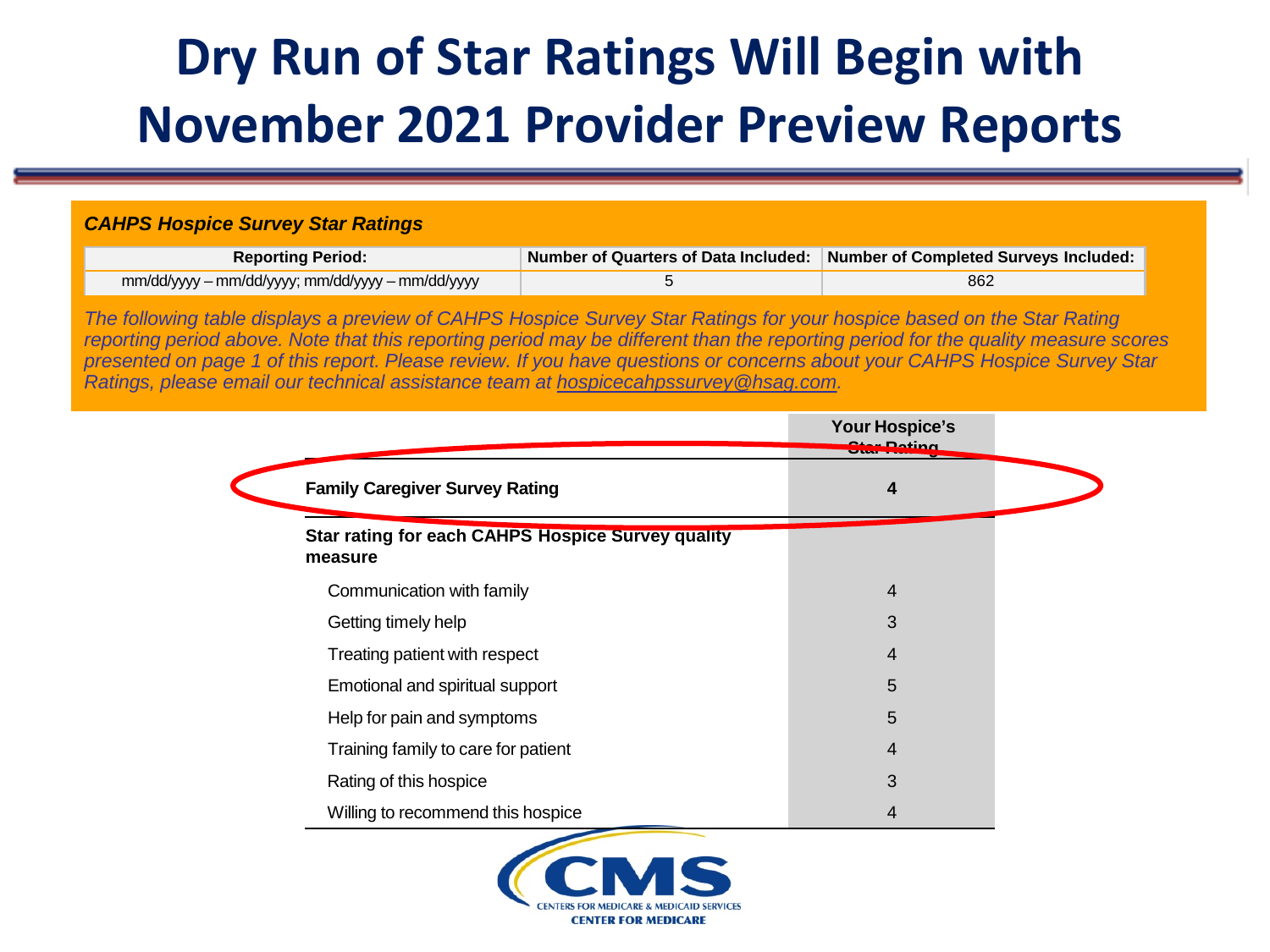#### **Public Reporting of Star Ratings Will Begin in August 2022**

- Only the summary Star Rating will be publicly reported on Care Compare
- Hospices must have at least 75 completed surveys over the eight applicable quarters in order to be assigned a Star Rating
- Star Ratings will be updated every other quarter

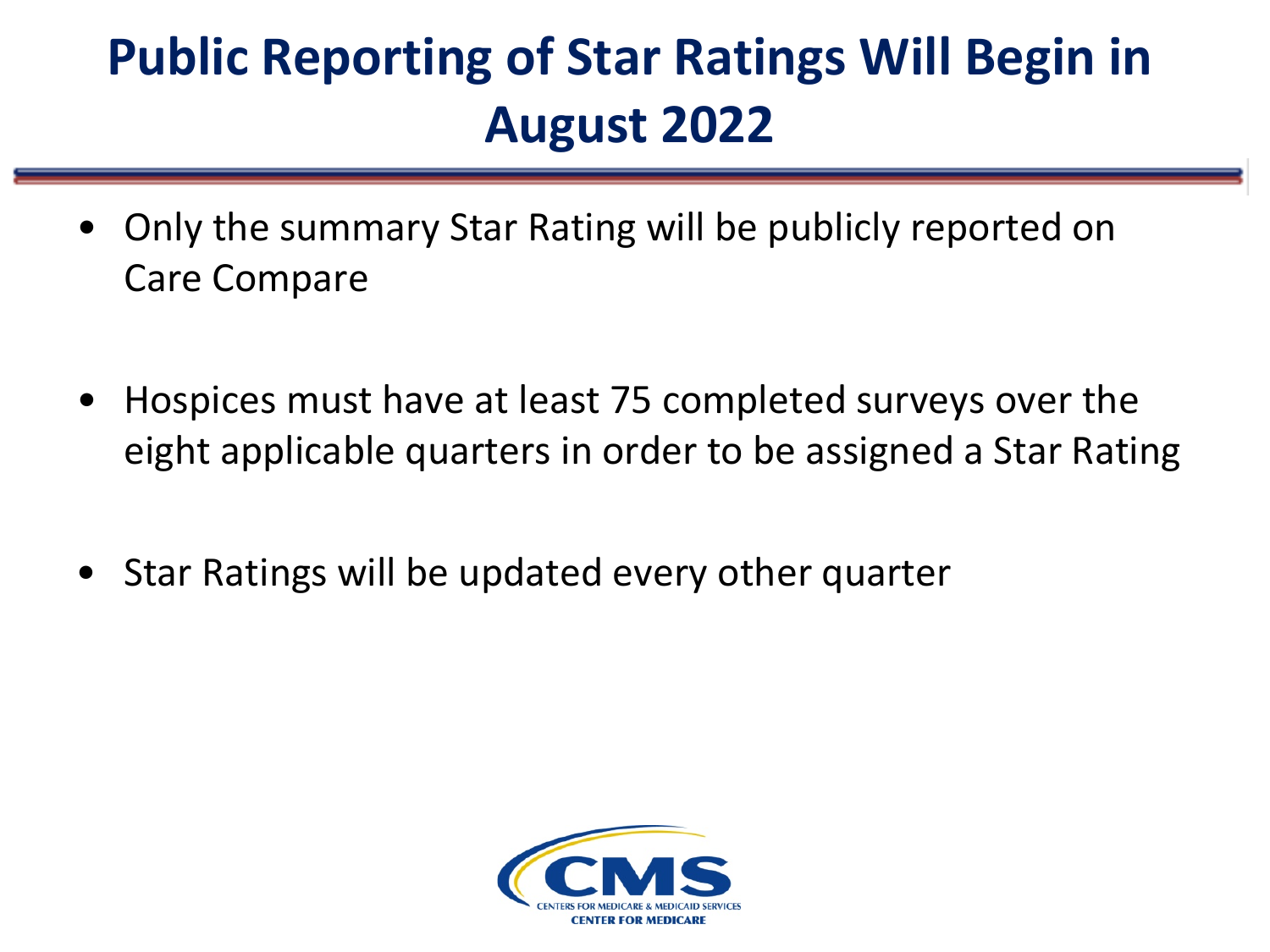#### **Hospices Can Consider their Star Ratings in Comparison to All Hospices**



Note: Star distribution is for the "dry run" reporting period of October 1, 2018 – December 31, 2019; July 1, 2020 – March 31, 2021.